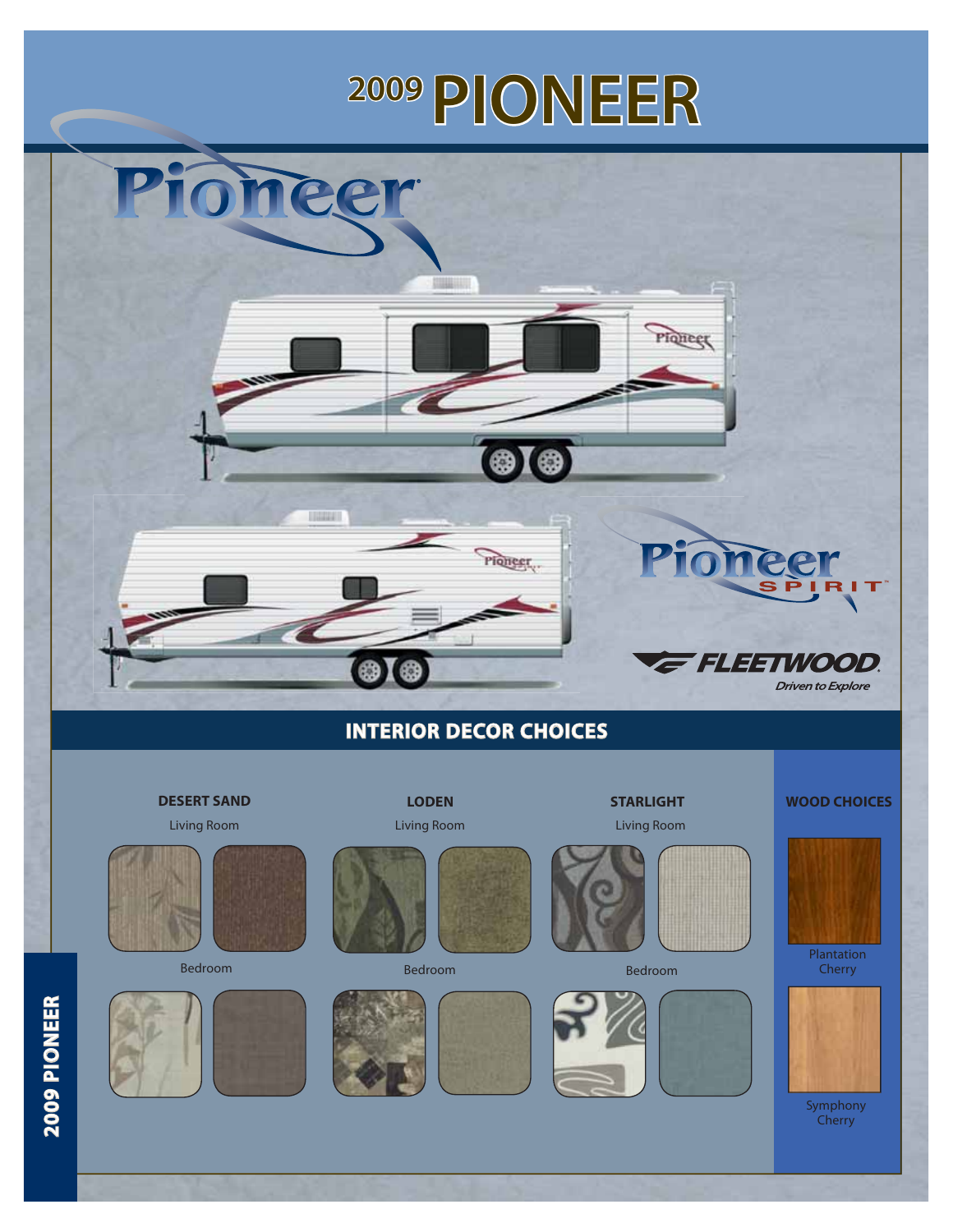#### **PIONEER TRAVEL TRAILER FLOOR PLANS**



| 25RLS<br>Single Slide-Out · Sleeps 6*                                                         |                                                                                       |
|-----------------------------------------------------------------------------------------------|---------------------------------------------------------------------------------------|
| PANTRY<br><b>DINETTE</b><br>40" X 72"<br>$\overline{r}$<br><b>SOFA END</b><br><b>SKYLIGHT</b> | v<br>SHIRTWARD/                                                                       |
| TV<br>CAB.<br>BED<br>40"X 68"<br><b>FLIP-UP</b><br>诱<br><b>COUNTER</b>                        | <b>NIGHTSTAND</b><br>OPT. 625<br><b>FRONT WINDOW</b><br><b>OUEEN BED</b><br>60" X 74" |
| TV<br><b>REFER</b><br>CAB.<br><b>SOFA END</b><br>▲                                            | SHIRTWARD/<br><b>NIGHTSTAND</b><br>▲                                                  |



| <b>PIONEER TRAVEL TRAILERS</b>                |                  |                  |                  |                  |                  | <b>PIONEER SPIRIT</b> |                  |                  |                  |                  |
|-----------------------------------------------|------------------|------------------|------------------|------------------|------------------|-----------------------|------------------|------------------|------------------|------------------|
| <b>WEIGHTS</b>                                | 21CKS            | 23RKS            | 25RLS            | 26BKS            | 26RLS            | 27RBS                 | <b>18CK</b>      | 23FQ             | 24BH             | 28BH             |
| $GVWR$ (lbs) <sup>1</sup>                     | 6,400            | 7,900            | 7,900            | 8,000            | 7,900            | 8,000                 | 5,600            | 6,000            | 5,800            | 7,500            |
| Gross Dry Weight (lbs) <sup>2,6</sup>         | 4,198            | 5,582            | 5,795            | 5,595            | 5,521            | 5,883                 | 4,000            | 4,264            | 4,005            | 4,591            |
| Cargo Carrying Capacity (lbs) <sup>3,6</sup>  | 2,202            | 2,318            | 2,105            | 2,405            | 2,379            | 2,117                 | 1,600            | 1,736            | 1,795            | 2,909            |
| Hitch Dry Weight (lbs) <sup>2, 6, 9</sup>     | 636              | 691              | 576              | 518              | 801              | 780                   | 345              | 496              | 453              | 549              |
| <b>DIMENSIONS &amp; CAPACITIES</b>            |                  |                  |                  |                  |                  |                       |                  |                  |                  |                  |
| Length (Feet & Inches) <sup>4, 6, 8</sup>     | 24' 8"           | 27' 6"           | 28' 11"          | 29' 3"           | 29' 1"           | 29' 6"                | 22' 3"           | 26'1"            | 26' 8"           | 29'7"            |
| Height (Feet & Inches) $5,6$                  | 9'11"            | 10' 4"           | 10'4"            | 10'4"            | 10'4"            | 10'4"                 | 9'11"            | 9'11"            | 9'11"            | 9'11"            |
| Fresh Water Holding Tank (gal) <sup>6,7</sup> | 50               | 50               | 50               | 50               | 50               | 50                    | 40               | 40               | 40               | 40               |
| Grey Water Holding Tank (gal) <sup>6,7</sup>  | 40               | 40/40            | 40               | 40               | 40/20            | 40                    | 40               | 40               | 40               | 40               |
| Black Water Holding Tank (gal) <sup>6,7</sup> | 40               | 40               | 40               | 40               | 40               | 40                    | 40               | 40               | 40               | 40               |
| Propane Capacity (lbs) <sup>6,7</sup>         | 60               | 60               | 60               | 60               | 60               | 60                    | 40               | 40               | 40               | 40               |
| Tire Size (Load Range)                        | ST205/<br>75 14C | ST225/<br>75 15D | ST225/<br>75 15D | ST225/<br>75 15D | ST225/<br>75 15D | ST225/<br>75 15D      | ST205/<br>75 14C | ST205/<br>75 14C | ST205/<br>75 14C | ST205/<br>75 14C |

- 1. GVWR (Gross Vehicle Weight Rating) is the maximum permissible weight of this trailer when fully loaded. It includes all weight at the trailer axle(s) and tongue or pin.
- 2. All dry weights are based on the standard model and do not include optional features or equipment.
- 3. Cargo Carrying Capacity is determined by subtracting Gross Dry Weight from GVWR. Cargo includes all fluids, optional features, equipment, and personal cargo.
- 4. Length is measured from hitch or pin box to rear bumper (excludes accessories). Trailer length includes hitch; fifth wheel includes standard pin box.
- 5. Actual height may be lower, based on option offerings. Consult with your dealer to obtain actual height for the unit you are interested in.
- 6. Approximate.
- 7. Water weight equals 8.3 lbs per gallon. Propane weight equals 4.2 lbs per gallon.
- 8. Add 10" if equipped with optional spare tire and carrier.<br>9. Hitch weights are dependant upon how the trailer is equ
- Hitch weights are dependant upon how the trailer is equipped with options, onboard cargo, and tank fluid levels. Actual hitch weights may be higher or lower

than shown. It is recommended that the tow vehicle and hitch for your trailer have sufficient capacity to accommodate the Gross Vehicle Weight Rating of the selected trailer.

N/A = Not available at the time of printing.

IMPORTANT— PLEASE READ: Product information, photography and illustrations included in this publication were as accurate as possible at the time of printing. For further product information and changes, please visit our website at www.fleetwoodrv.com or contact your local Fleetwood dealer. Prices, materials, design and specifications are subject to change without notice. All weights, fuel, liquid capacities and dimensions are approximate. Fleetwood has designed its recreational vehicles to provide a variety of uses for customers. Each vehicle features optimal seating, sleeping, storage and fluid capacities. The user is responsible for selecting the proper combination of loads (i.e., equipment, fluids, cargo, etc.) to ensure that the vehicle's capacities are not exceeded.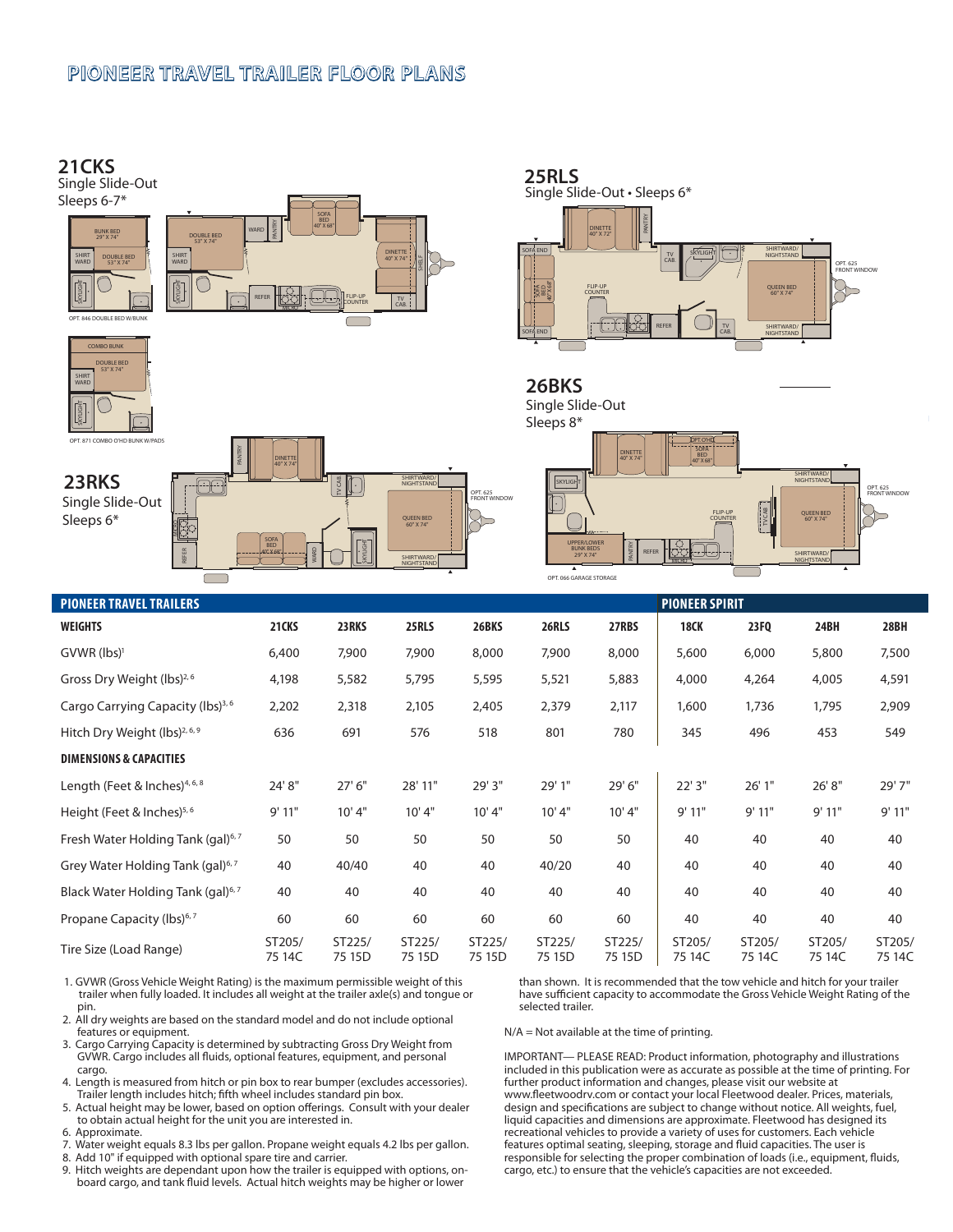

#### **26RLS**

Single Slide-Out • Sleeps 6\*



#### Single Slide-Out **27RBS**

Sleeps 6\*



### **PIONEER SPIRIT FLOOR PLANS**



\* Sleeping capacity is a variable number and is affected by items such as size of occupant, options and floor plan. Some models are not available in all areas of the country. Please see your local dealer for model availability.

 $\triangle$  = Exterior Storage